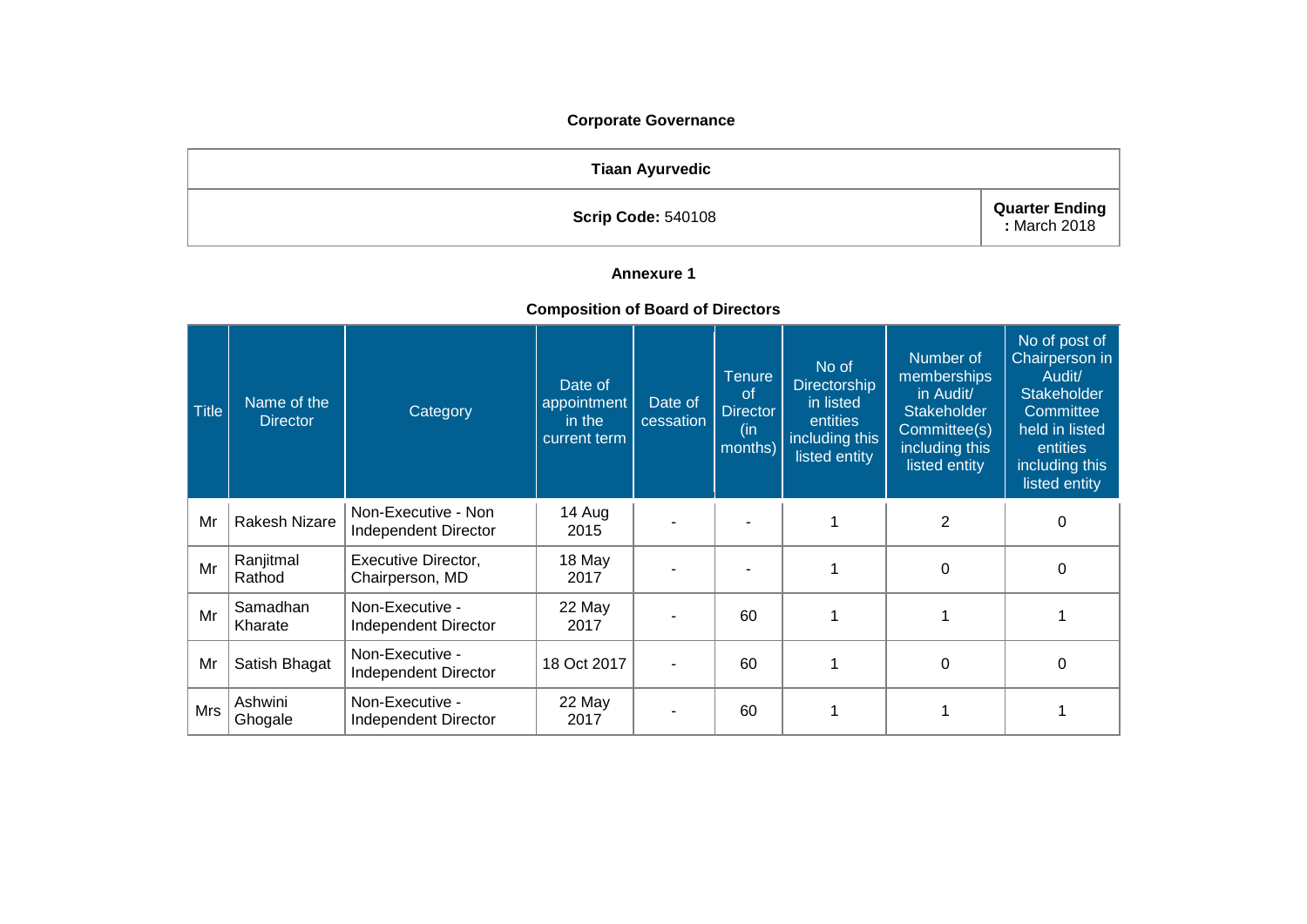### **Composition of Committee**

| <b>Audit Committee</b>    |                                                   |  |  |  |
|---------------------------|---------------------------------------------------|--|--|--|
| Name of Committee members | Category                                          |  |  |  |
| Ashwini Ghogale           | Non-Executive - Independent Director, Member      |  |  |  |
| Rakesh Nizare             | Non-Executive - Non Independent Director, Member  |  |  |  |
| Samadhan Kharate          | Non-Executive - Independent Director, Chairperson |  |  |  |

| <b>Nomination and remuneration committee</b> |  |
|----------------------------------------------|--|
| Now a of $\alpha$ -multiple mountains $\ $   |  |

| <b>Name of Committee members</b> | Category                                              |
|----------------------------------|-------------------------------------------------------|
| Ashwini Ghogale                  | Non-Executive - Independent Director, Member          |
| Rakesh Nizare                    | Non-Executive - Non Independent Director, Chairperson |
| Samadhan Kharate                 | Non-Executive - Independent Director, Member          |

| <b>Stakeholders Relationship Committee</b> |                                                   |  |  |
|--------------------------------------------|---------------------------------------------------|--|--|
| Name of Committee members<br>Category      |                                                   |  |  |
| Ashwini Ghogale                            | Non-Executive - Independent Director, Chairperson |  |  |
| Rakesh Nizare                              | Non-Executive - Non Independent Director, Member  |  |  |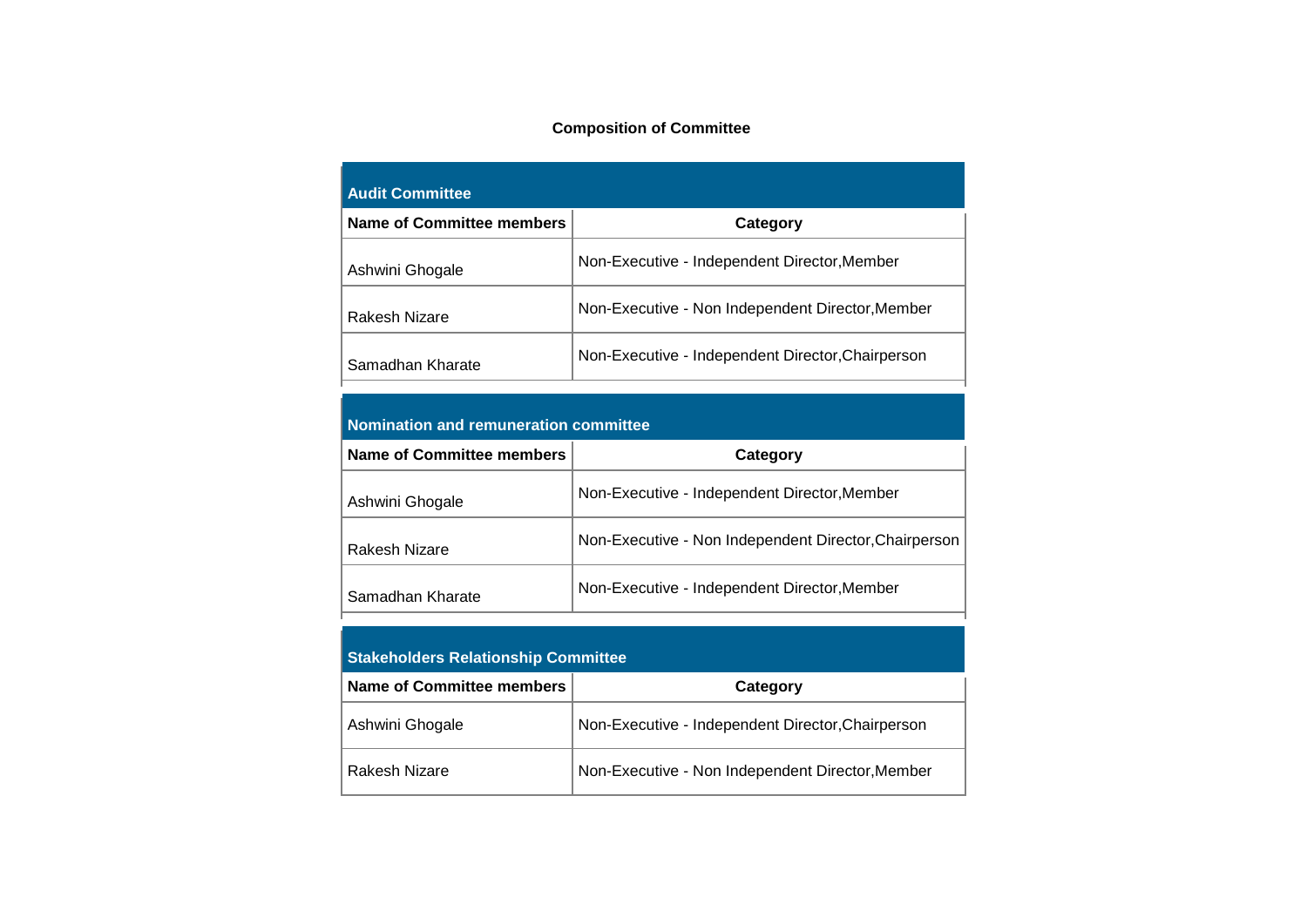| Samadhan Kharate | Non-Executive - Independent Director, Member |
|------------------|----------------------------------------------|
|------------------|----------------------------------------------|

### **Meeting Of Board Of Directors**

| Date(s) of meeting (if any)<br>in the previous quarter | quarter     | Date(s) of meeting (if   Maximum gap between any two<br>any) in the relevant consecutive meeting (in number<br>of days) |  |
|--------------------------------------------------------|-------------|-------------------------------------------------------------------------------------------------------------------------|--|
| 14 Nov 2017                                            |             |                                                                                                                         |  |
| ۰                                                      | 12 Feb 2018 | 89                                                                                                                      |  |

# **Meeting Of Committees**

| Name of Committee                   | the committee in the<br>relevant quarter | Date(s) of meeting of Whether requirement of<br>Quorum met (details) | Date(s) of meeting<br>of the committee in<br>the previous quarter | Maximum gap<br>between any two<br>consecutive meetings<br>(in number of days) |
|-------------------------------------|------------------------------------------|----------------------------------------------------------------------|-------------------------------------------------------------------|-------------------------------------------------------------------------------|
| <b>Audit Committee</b>              | 12 Feb 2018                              | Yes,3                                                                | 14 Nov 2017                                                       | 89                                                                            |
| Stakeholders Relationship Committee | 12 Feb 2018                              | Yes,3                                                                | 14 Nov 2017                                                       | 89                                                                            |

# **Related Party Transactions**

| Subject                                                                                                   | Compliance<br>status<br>(Yes/No/NA) | If status is "No" details<br>0t<br>non-compliance |
|-----------------------------------------------------------------------------------------------------------|-------------------------------------|---------------------------------------------------|
| Whether prior approval of audit committee obtained                                                        | ΝA                                  |                                                   |
| Whether shareholder approval obtained for material RPT                                                    | NА                                  |                                                   |
| Whether details of RPT entered into pursuant to omnibus approval have been reviewed<br>by audit committee | ΝA                                  |                                                   |